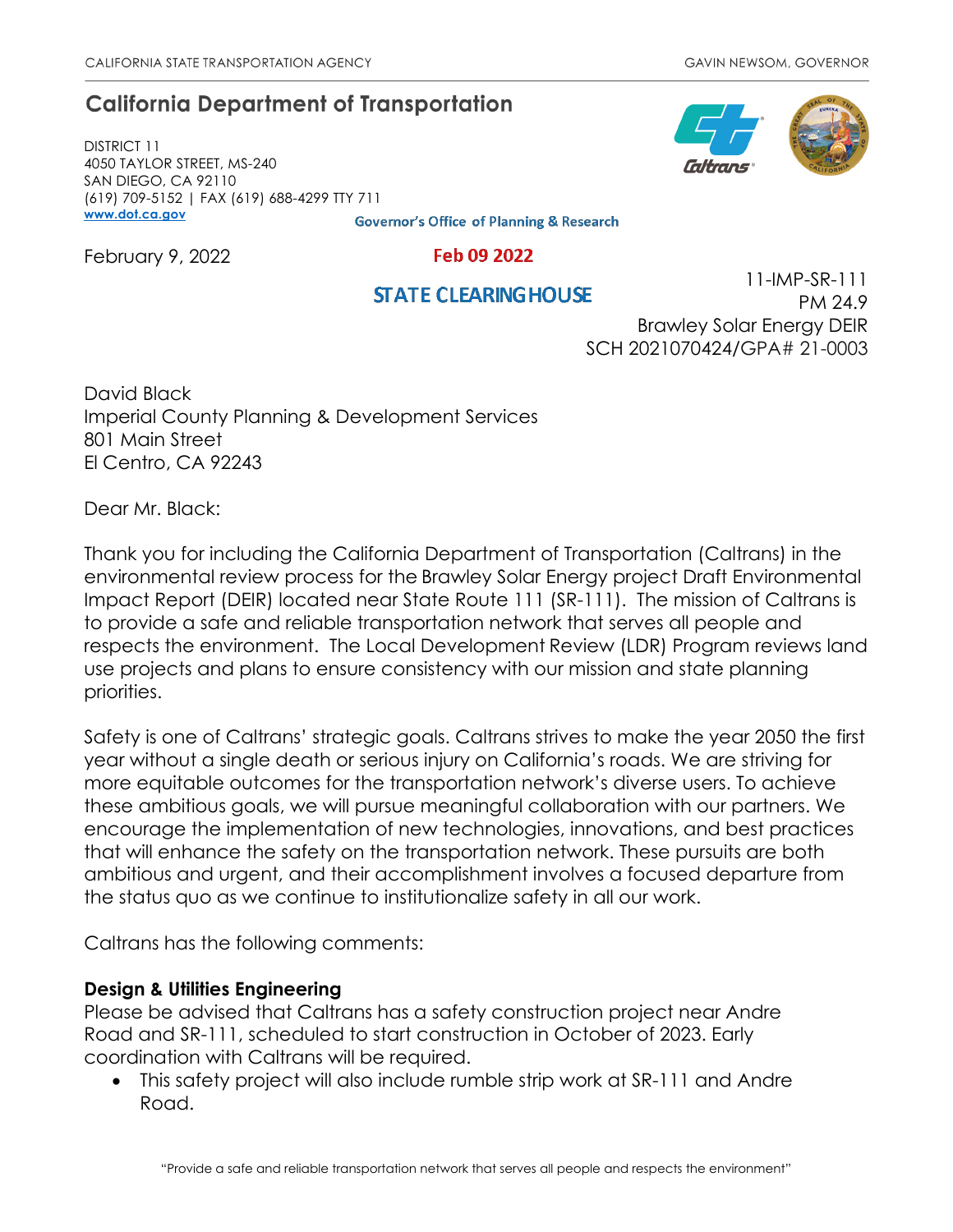Mr. David Black February 9, 2022 Page 2

After the Brawley Solar project is completed, please coordinate with Caltrans Right of Way (R/W) Engineering to update as built-plans to reflect any possible changes at SR-111 and Andre Road.

Prior to the contractor's operation, Underground Dig Alert requirements must comply with Caltrans' standard specifications.

According to the DEIR document, the project includes a gen-tie line with 66 foot-high poles to interconnect to the Imperial Irrigation District (IID') existing North Brawley Geothermal Power Plant substation.

- According to the Highway Design Manual any poles located near state highways should be located outside the clear recovery zone.
- This would need to be reviewed by and concurred with Caltrans' Traffic Operations Branch.
- Supporting Poles (or guy wires) should not be placed in State R/W.
- If the overhead lines cross or span across the highway, vertical clearance will need to be met and follow California Public Utilities Commission (CPUC) guidelines.

Per Caltrans design standards, if the fiber optic conduit is installed underground, the work on SR-111 would need to have proper traffic control and the roadway pavement structural section would need to be replaced where trenching occurs.

- This work must comply with tunneling Cal-OSHA Specs.
- Caltrans' Oversight Inspection must be present when working under SR-111, during the boring for the conduit.

## **Right-of-Way**

Any work performed within Caltrans' R/W will require discretionary review and approval by Caltrans and an encroachment permit will be required for any work within the Caltrans' R/W prior to construction. As part of the encroachment permit process, the applicant must provide an approved final environmental document, corresponding technical studies, and necessary regulatory and resource agency permits, specifically, any CEQA determinations or exemptions.

Please follow Caltrans Highway Design Manual (HDM) guidelines and standards for final design and plan submittal when applying for an encroachment permit with Caltrans.

Please see the following chapters in the Caltrans' manuals:

• Chapter 600 of the Encroachment Permits Manual for requirements regarding utilities and state R/W: [https://dot.ca.gov/-/media/dot-](https://dot.ca.gov/-/media/dot-media/programs/traffic-operations/documents/encroachment-permits/chapter-6-ada-a11y.pdf)